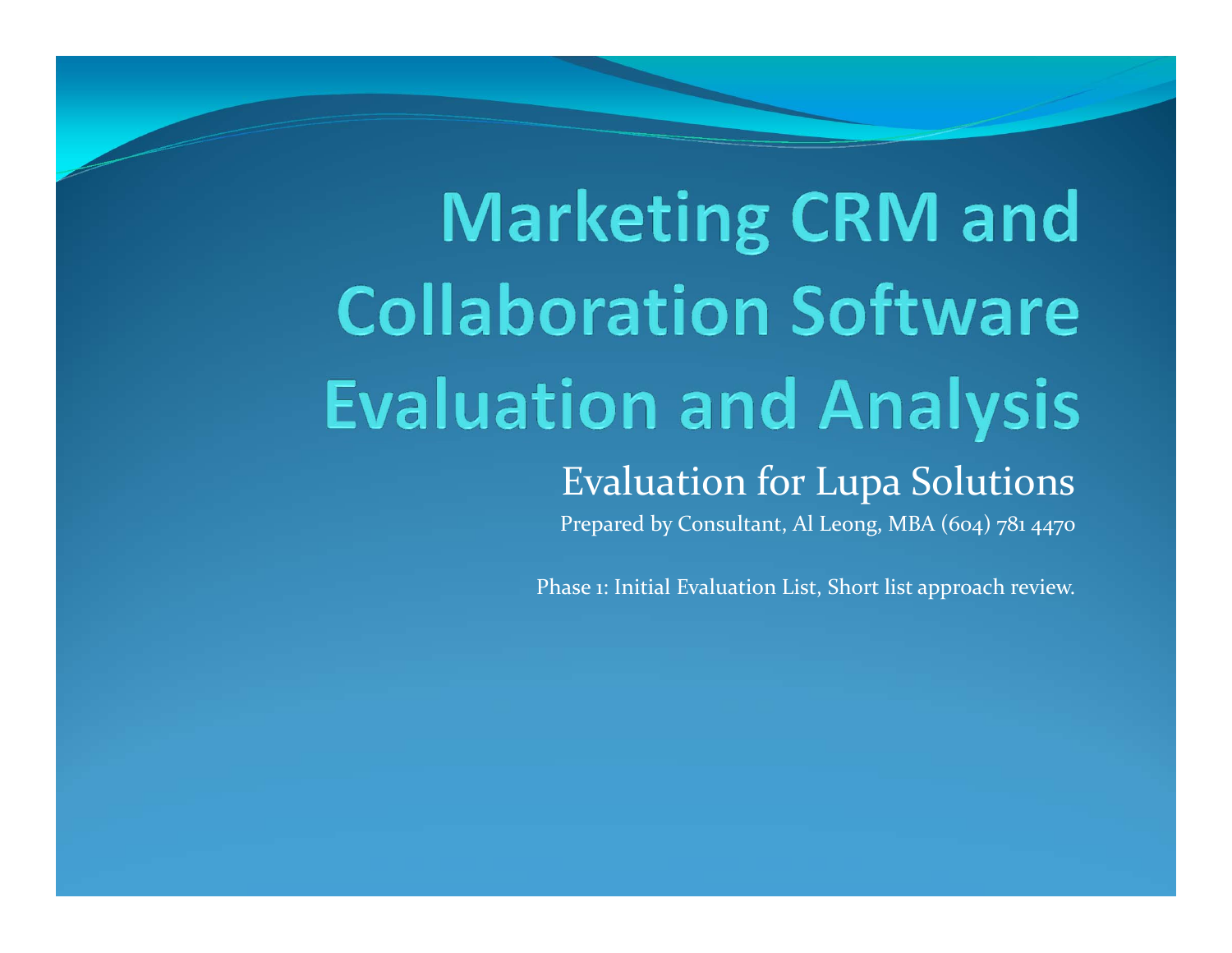## Evaluation Methodology

- Requirements
	- Features
	- Budget
- Preliminary Assessment
	- Top <sup>40</sup> Universe List for consideration
- Shortlist using Gartner Group Magic Quadrant overlay for Lupa Solutions' specific needs
	- Pre-evaluate top 5 applications
- Weight-factor scoring and ranking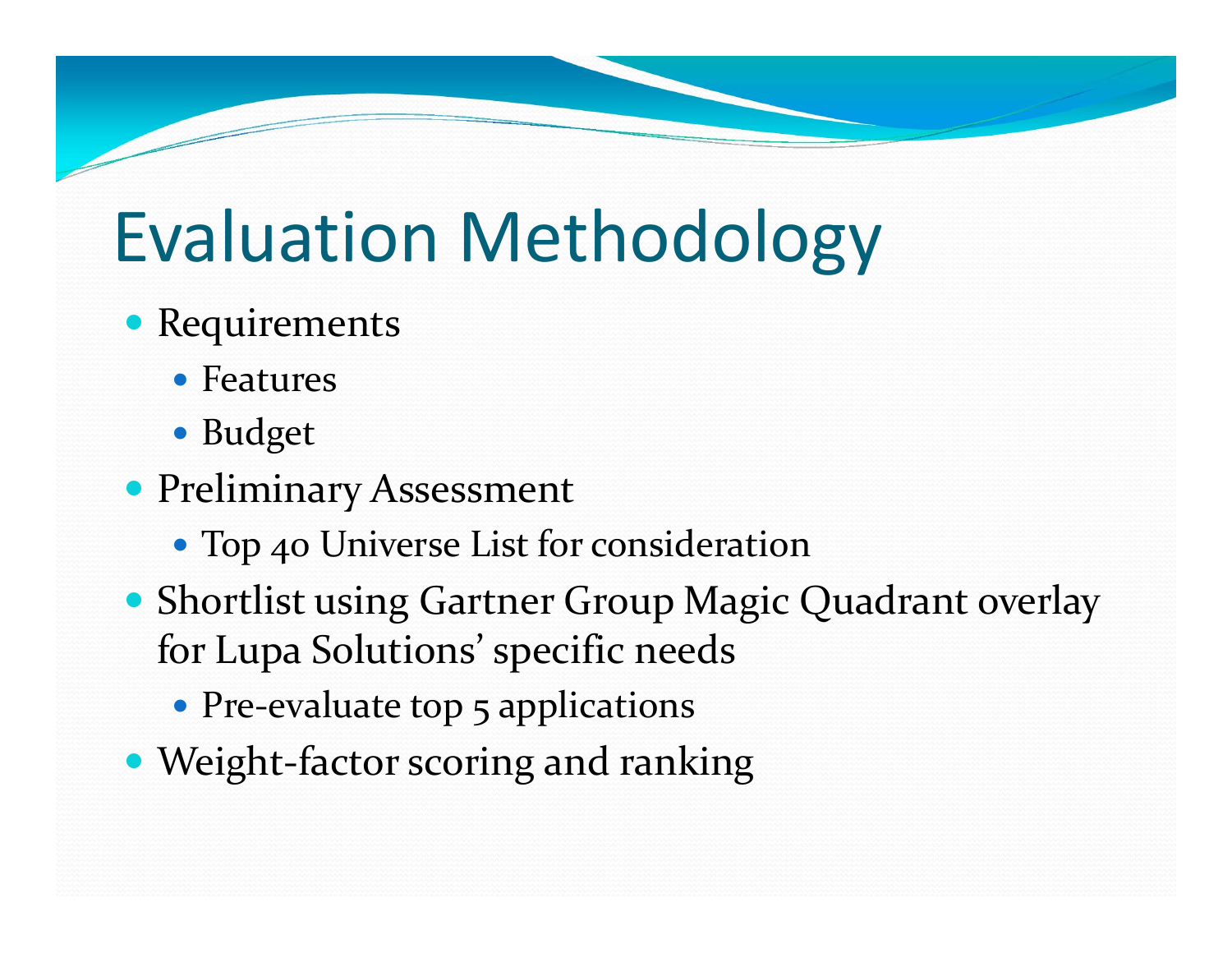#### Requirements

- Features:
	- List Given for Must Have/ Wants
		- TBD waiting for Matthew Dundon/team feedback.
	- For use with Lupa's clients with respec<sup>t</sup> to their customers (B2C)
		- Content management, email marketing, analytics, contacts and sales managemen<sup>t</sup>
- Budget:
	- \$30,000 USD/year; Total Cost of Ownership to be \$50  $\tilde{\mathcal{P}}$ 60k/year; prefer less
	- Equivalent to \$2,500/month for all users/seats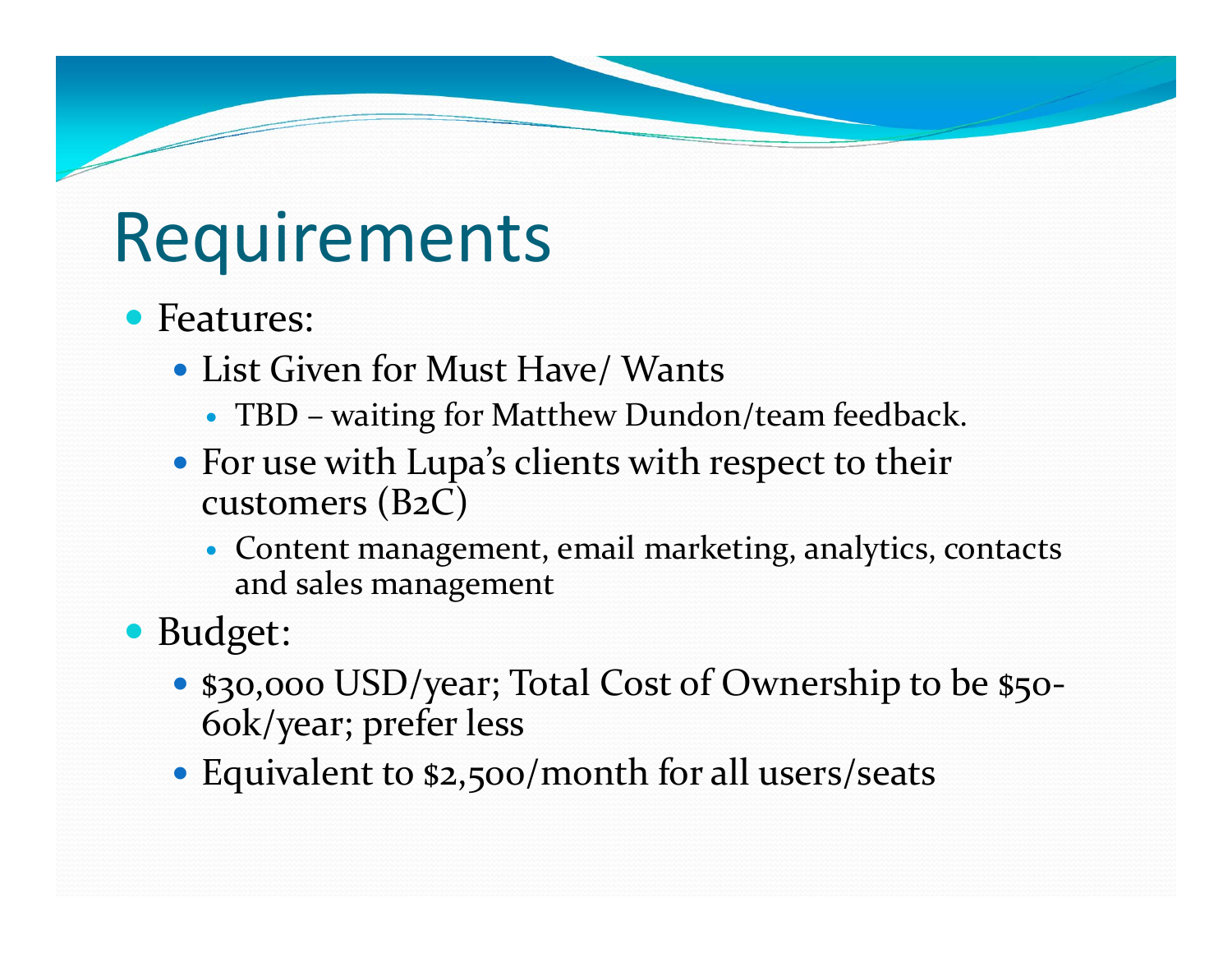# Top 42 Applications (Long list)

- $\bullet$ Act!
- $\bullet$ Aptean
- O Base CRM
- ۰ blueCamroo
- o Bpm online
- ٠ C2CRM
- $\bullet$ Campaigner
- $\bullet$ Claritysoft
- ۰ ClickHQ
- × Commence
- 0 Goldmine
- 0 Gold‐vision
- O **Highrise**
- $\bullet$ Hubspot
- o Info CRM
- ö InfoFlo
- × Infusionsoft
- ۰ Insightly
- 0 Leadmaster
- ö Maximizer
- •Microsoft Dynamics
- •Netsuite CRM+
- •Nimble
- •Nutshell
- •OnContact
- •Oracle CRM OnDemand
- •Pegasystems
- •Pipedrive
- •PipelineDeals
- •Pipeliner
- •Prophet
- •Sage CRM
- •• Salesforce Sales Cloud
- •Salesnet
- •Salesnexus
- •SAP
- •Soffront
- •SugarCRM
- •Work[etc]
- •**Workbooks**
- •ZohoCRM
- •Zendesk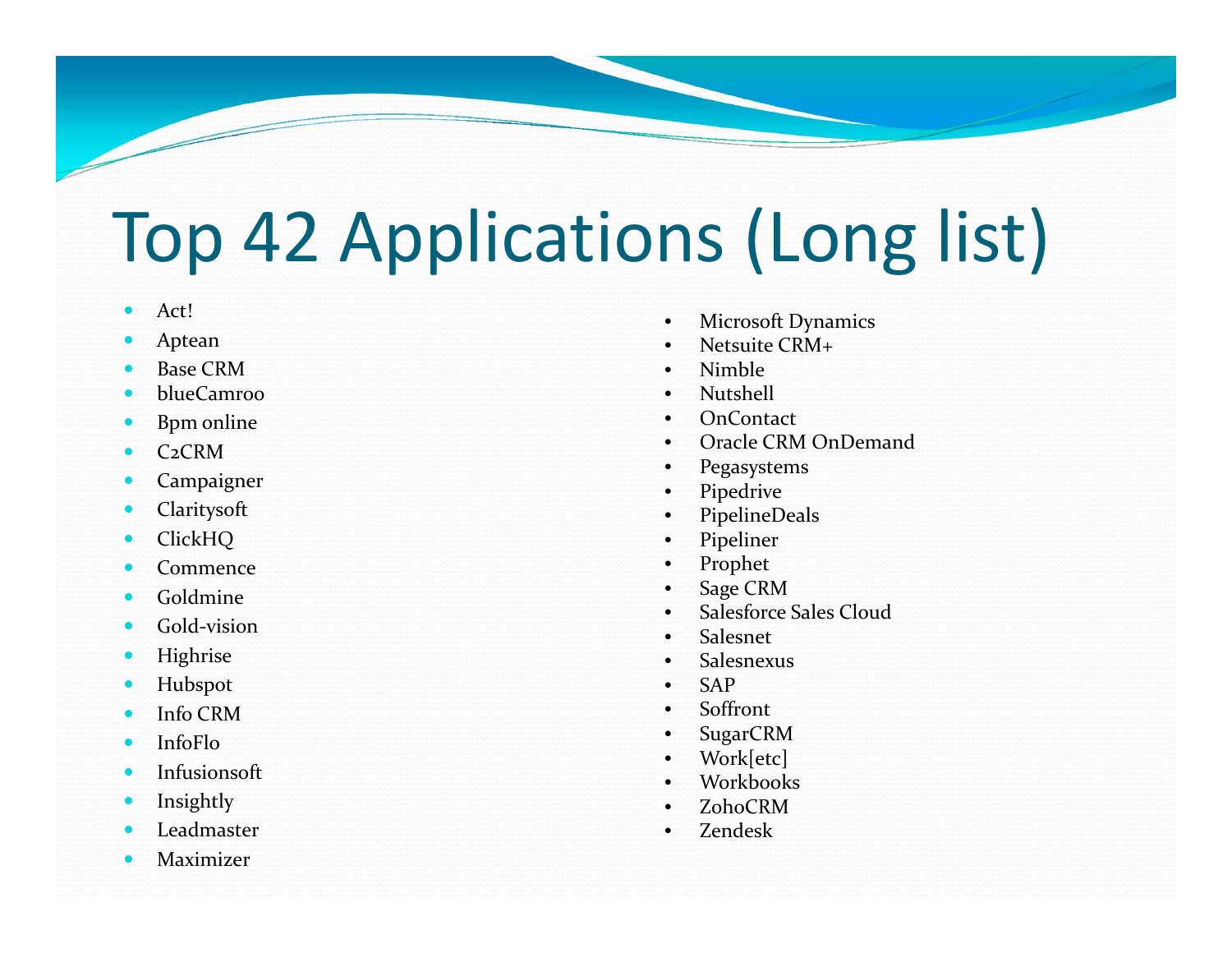## Shortlist: Leaders, Challengers

- Leaders: Most trusted, capable, innovative
- Challengers: challenge for leadership
- Visionaries grea<sup>t</sup> vision but does not fully execute
- Niche Players value, specific focus but lacks full breath/depth of vision and execution

Figure 1. Magic Quadrant for the CRM Customer Engagement Center

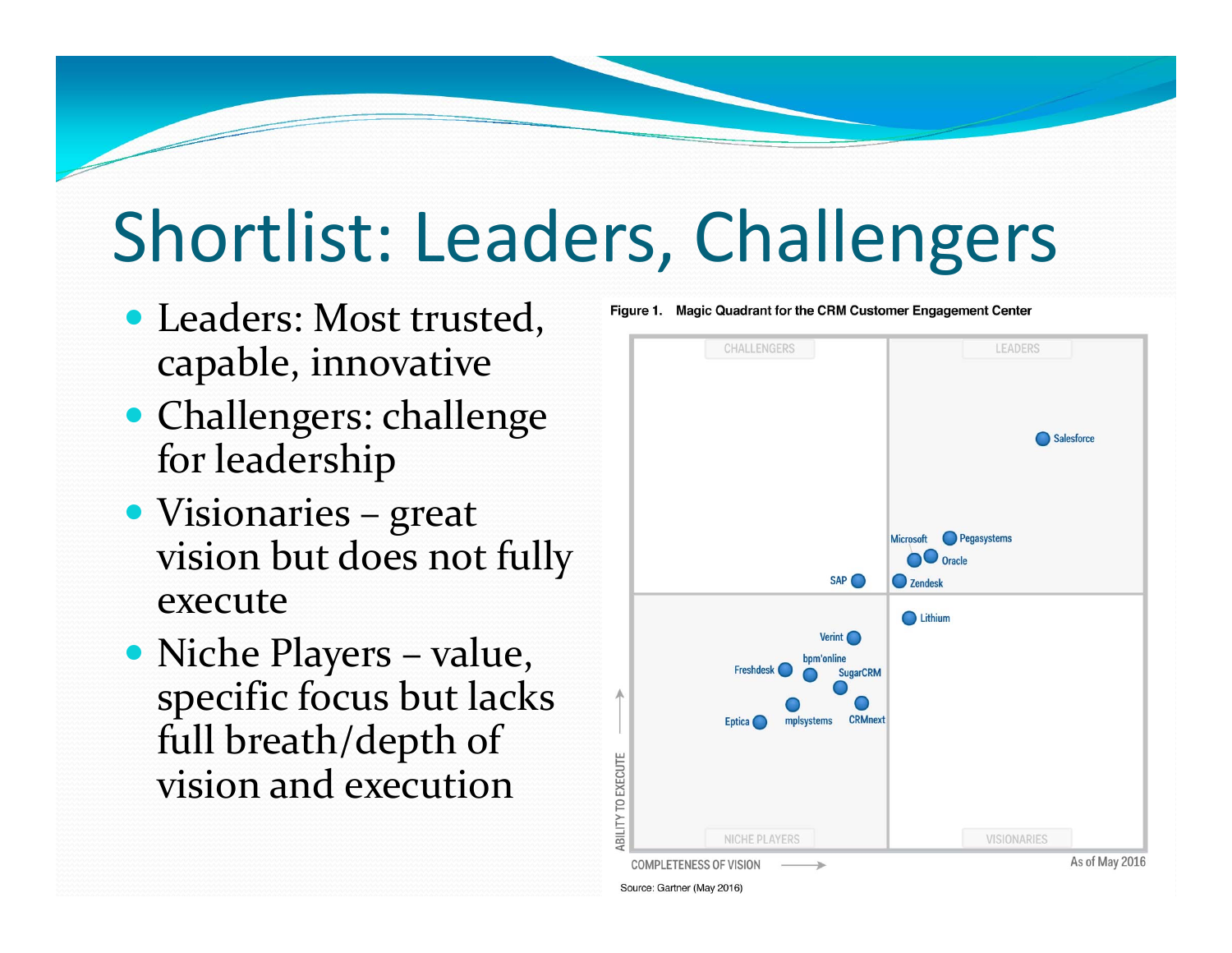## Shortlist

- Based on budget, all top <sup>40</sup> applications remain viable with most apps costing between \$25 ‐75/mo/user. At the top end, (\$/mo/user; +10 user cost): (red within Gartner MQ)
	- Hubspot (free) \$200/mo
	- Pegasystems  $$200/mo/user$  \$24,000/year
	- · Infusionsoft
	- Netsuite CRM
	- Salesforce w/Mobile \$125/mo/user \$15,000/year
		- Salesforce \$75
	- Oracle CRM OnDemand \$75/mo/user \$9,000/year
	- Microsoft Dynamics  $$65/mo/user$  \$7,800/year
	-
	- Zendesk

 $$199/mo/user$   $$23,880/year$ \$129/mo/user \$15,480/year \$75-300/mo/user \$9,000/year • SugarCRM  $$65/mo/user$  \$7,800/year

‐800/mo \$24,000/year  $$49/mo/user$   $$5,880/year$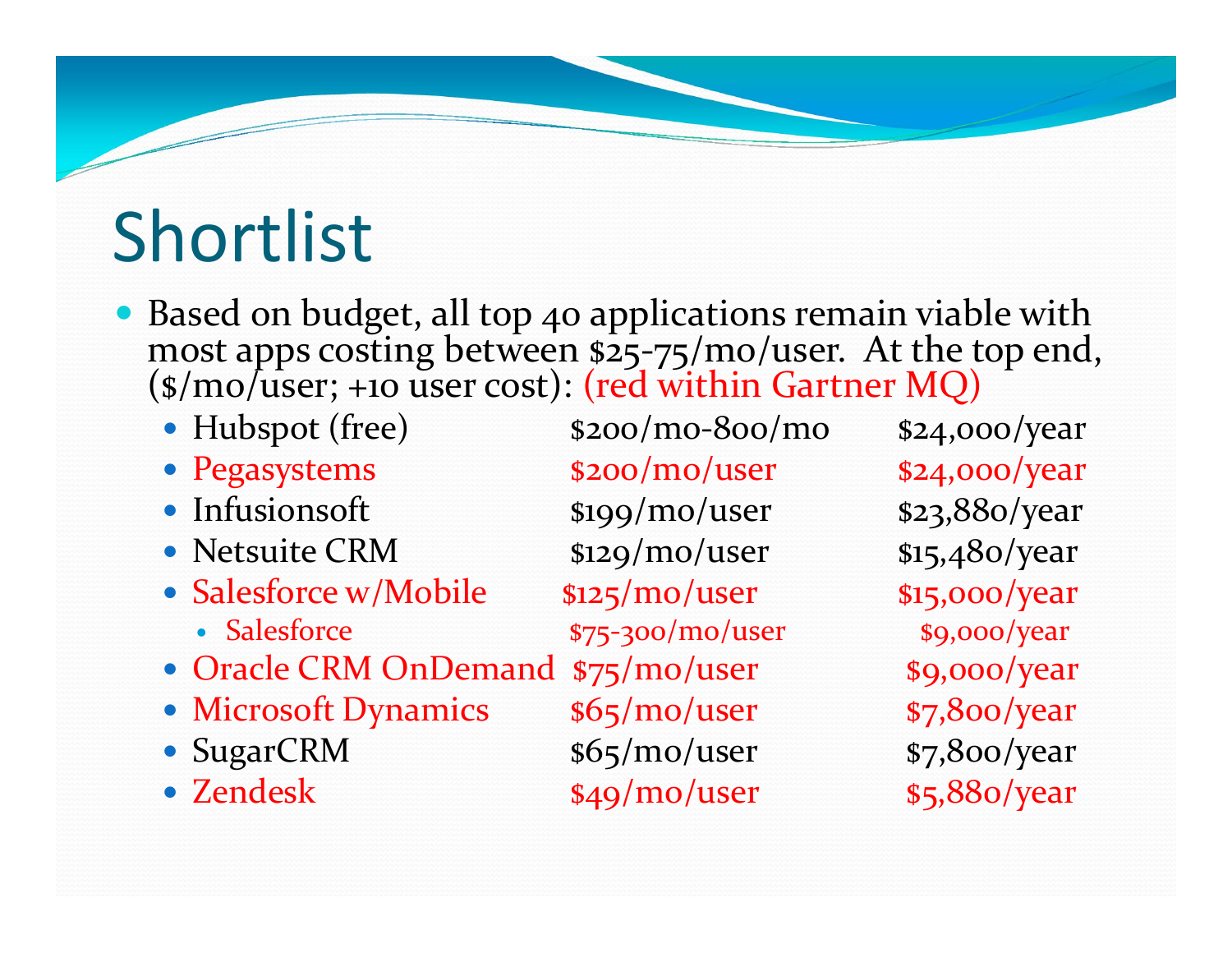#### Recommendation For Features Weight-Factor Analysis

- Performance leadership, extensibility for future needs, features, integration (w/requirement to spend less)
	- #1 ‐ Salesforce \$75 ‐125/mo/user
	- #2 Oracle CRM On Demand \$75/mo/user
- Value, less robust, but still a leading product
	- #3 ‐ Zendesk \$49/mo/user
- Niche product for
	- #4 SugarCRM \$65/mo within Gartner Niche players
- Lowest Cost Option
	- #5 BPMonline \$25/mo within Gartner Niche players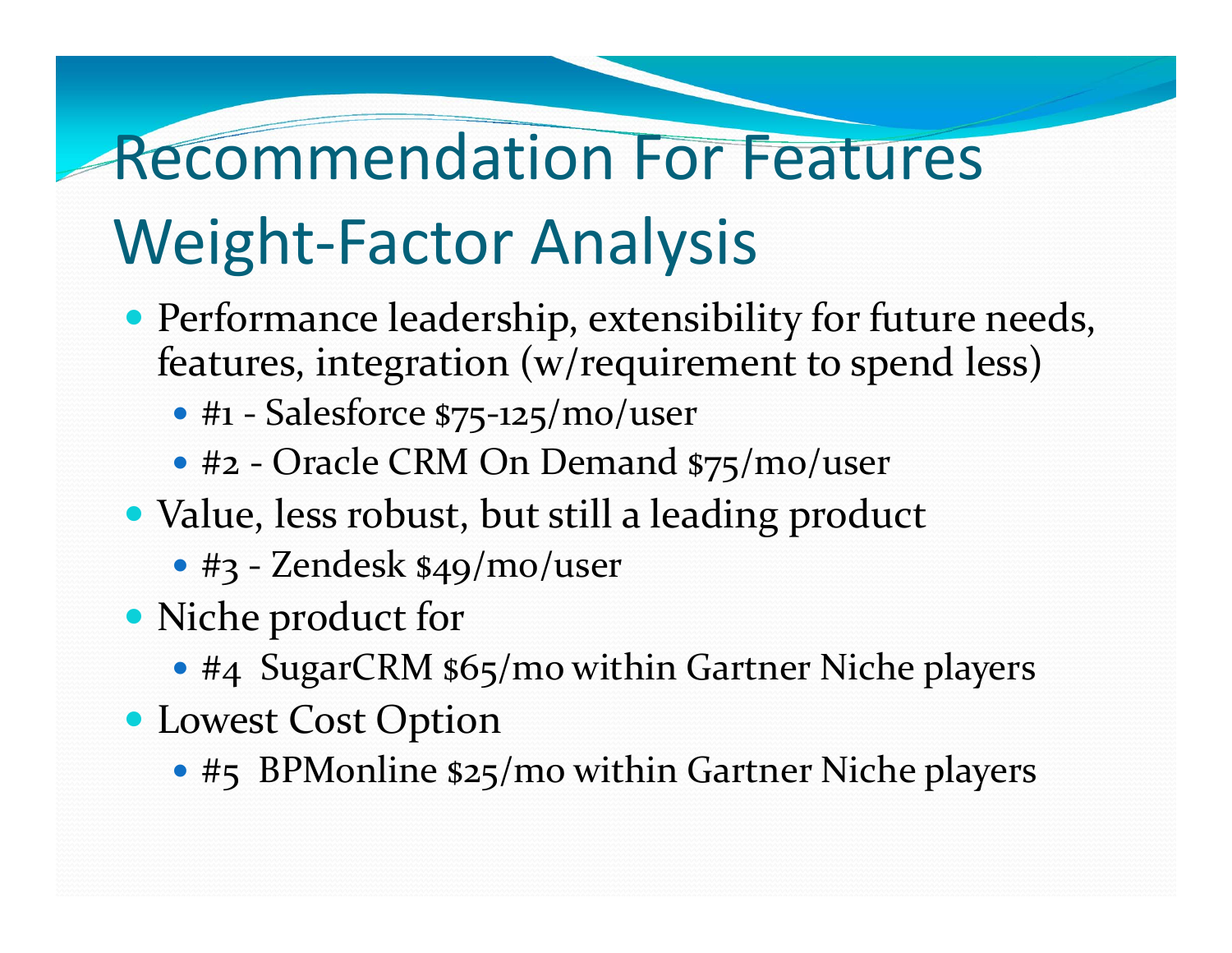#### Features Analysis

- $\bullet$ Features "Must Haves" (9-10)
	- 1.Reports & Dashboards
	- 2.Mobile CRM, mobile apps and alerts
	- 3. Email client integration (outlook, gmail)
	- 4. Workflow and approvals
	- 5. Role based views
	- 6.Collaboration software integration
- $\bullet$  "Wants" (6‐8)
	- O Sales data, file storage, sync, share
	- 0 Partner managemen<sup>t</sup>
	- 0 Contact managemen<sup>t</sup>
	- O • Sales team and customer opportunity management
	- $\bullet$ Sales analytics
	- Sales collaboration
- Others  $(o-5)$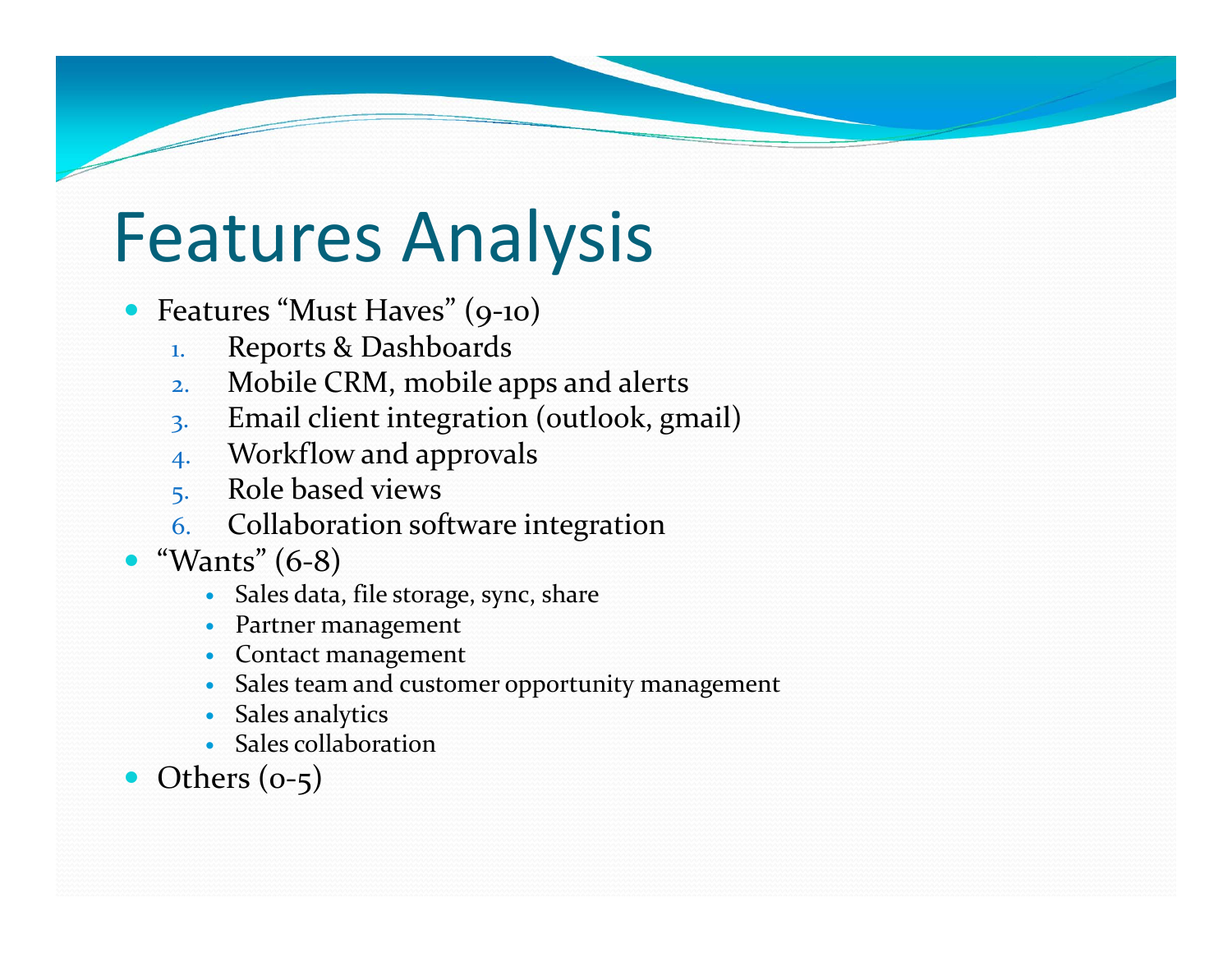#### **Salesforce Oracle Zendesk SugarCRM BPMonlin e** 100 100 100 100 100 100 100 100 100 100 100 100 100 100 100 100 100 100 100 100 100 100 100 50 0 100 090 **J** 50 J 0 J 100 J 100 80 80 0 72 6480 80 0 0 070 70 56 70 7070 70 0 56 70Results "Must Haves"• #1 Salesforce ● #2 Oracle ● #3 SugarCRM • Only 3 apps met all 6 must ‐

have require

ments.

‐

100

100

100

70

56

56

56

70 56 0 56 56

70 70 35 56 56

63 35 0 56 56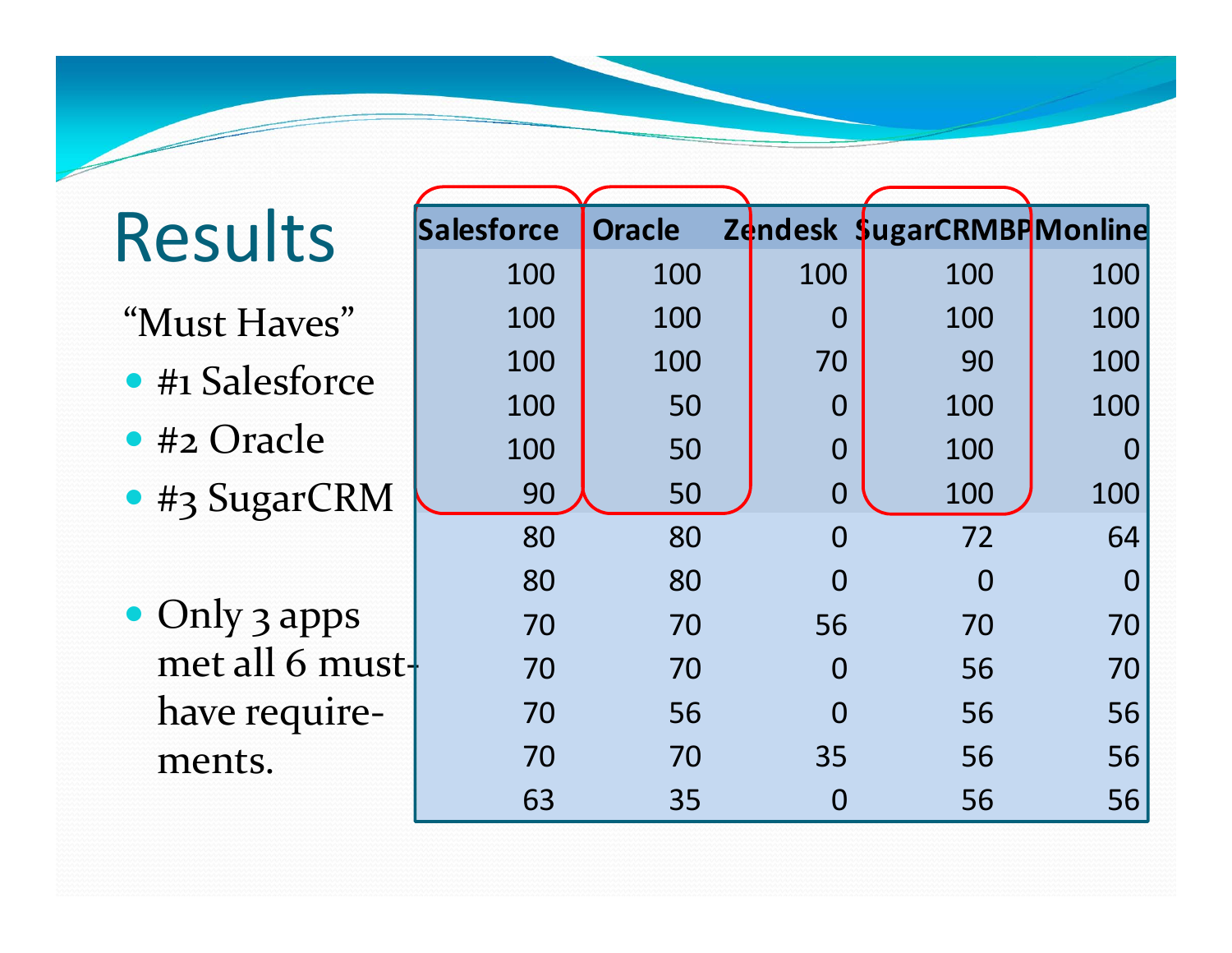#### Results

 $\equiv$ 

#### Overall Score and Ranking

|                    |             |      | Salesforce   | Oracle         | <b>Zendesk</b> | SugarCRM | <b>BPMonline</b> |
|--------------------|-------------|------|--------------|----------------|----------------|----------|------------------|
| Must Haves (9-10)  |             | 600  | 590          | 450            | 170            | 590      | 500              |
|                    |             |      | 98%          | 75%            | 28%            | 98%      | 83%              |
| <b>Wants (6-8)</b> |             | 510  | 503          | 461            | 91             | 366      | 372              |
|                    |             |      | 99%          | 90%            | 18%            | 72%      | 73%              |
| <b>Other (5-0)</b> |             | 270  | 256          | 195            | 100            | 234      | 116              |
|                    |             |      | 95%          | 72%            | 37%            | 87%      | 43%              |
| <b>Total</b>       | total       | 1380 | 1349         | 1106           | 361            | 1190     | 988              |
|                    | max         |      | 98%          | 80%            | 26%            | 86%      | 72%              |
|                    | <b>Rank</b> |      | $\mathbf{1}$ | 3 <sub>l</sub> |                |          |                  |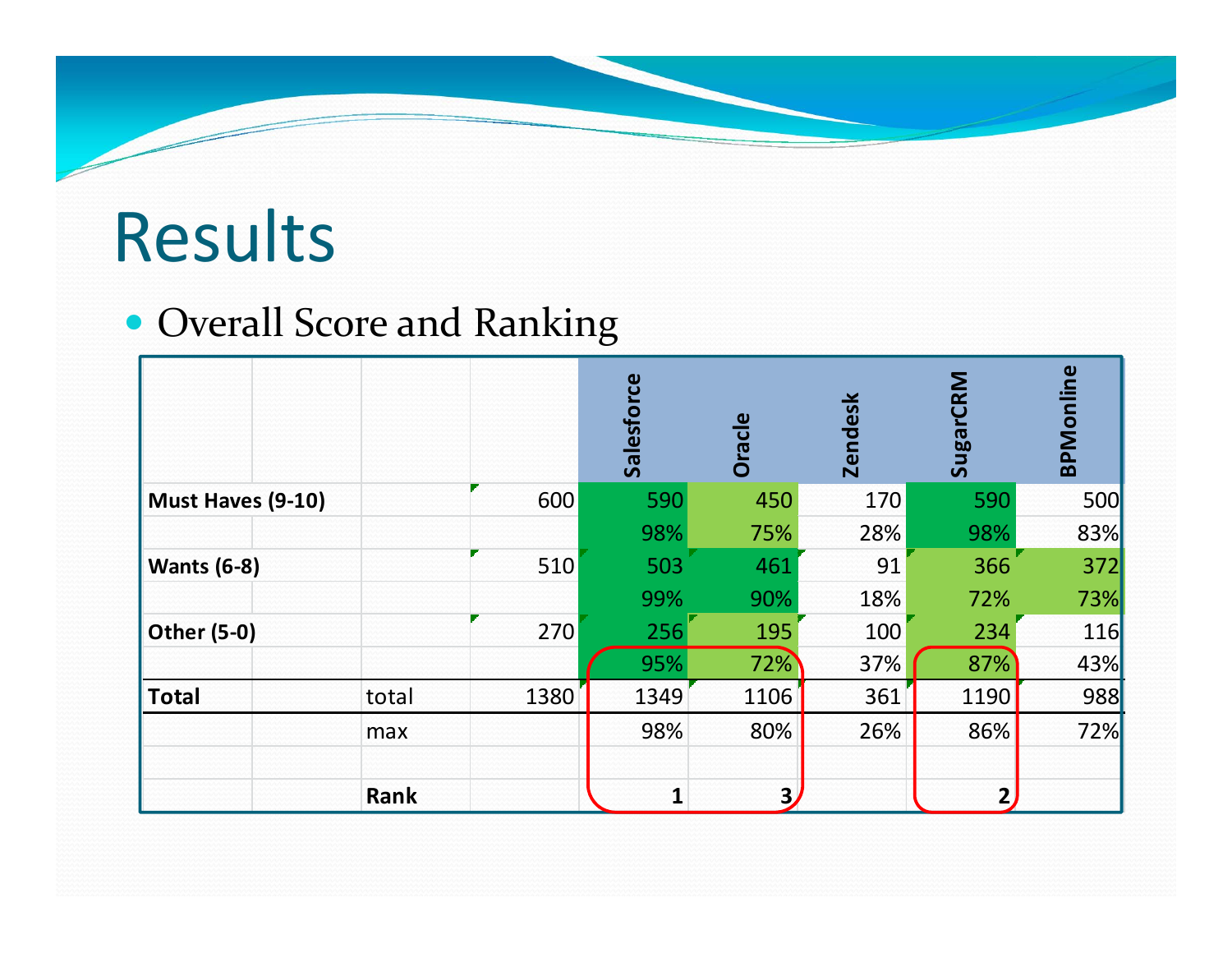#### **CRM Performance** Comparison

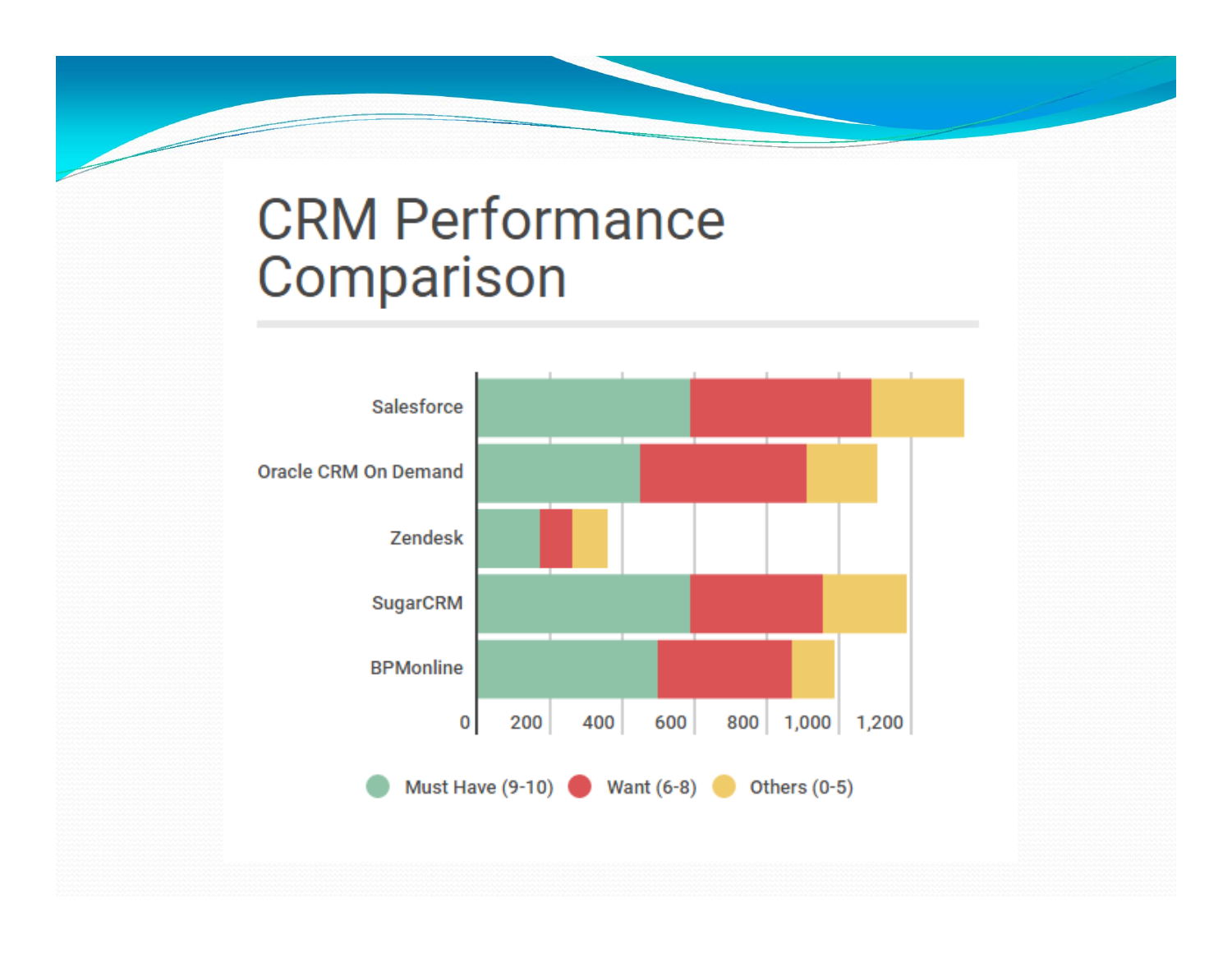#### Performance vs. Value

|             | Performance |         |             |      |                |       | Value       |      |                  |      |  |
|-------------|-------------|---------|-------------|------|----------------|-------|-------------|------|------------------|------|--|
|             |             |         |             |      |                |       |             |      |                  |      |  |
| performance |             | 98%     |             | 80%  |                | 26%   |             | 86%  |                  | 72%  |  |
| \$/user/mo  | 125         |         |             | 75   |                | 49    |             | 65   |                  | 50   |  |
| \$/point    |             | \$11.12 | $\varsigma$ | 8.14 | $\varsigma$    | 16.29 | $\varsigma$ | 6.55 | $\varsigma$      | 6.07 |  |
|             |             |         |             |      |                |       |             |      |                  |      |  |
|             |             |         |             |      |                |       |             |      |                  |      |  |
|             | Salesforce  |         |             |      | <b>Zendesk</b> |       | SugarCRM    |      | <b>BPMonline</b> |      |  |
|             |             |         |             |      |                |       |             |      |                  |      |  |
|             |             |         |             |      |                |       |             |      |                  |      |  |
|             |             |         | Oracle      |      |                |       |             |      |                  |      |  |
|             |             |         |             |      |                |       |             |      |                  |      |  |
|             |             |         |             |      |                |       |             |      |                  |      |  |